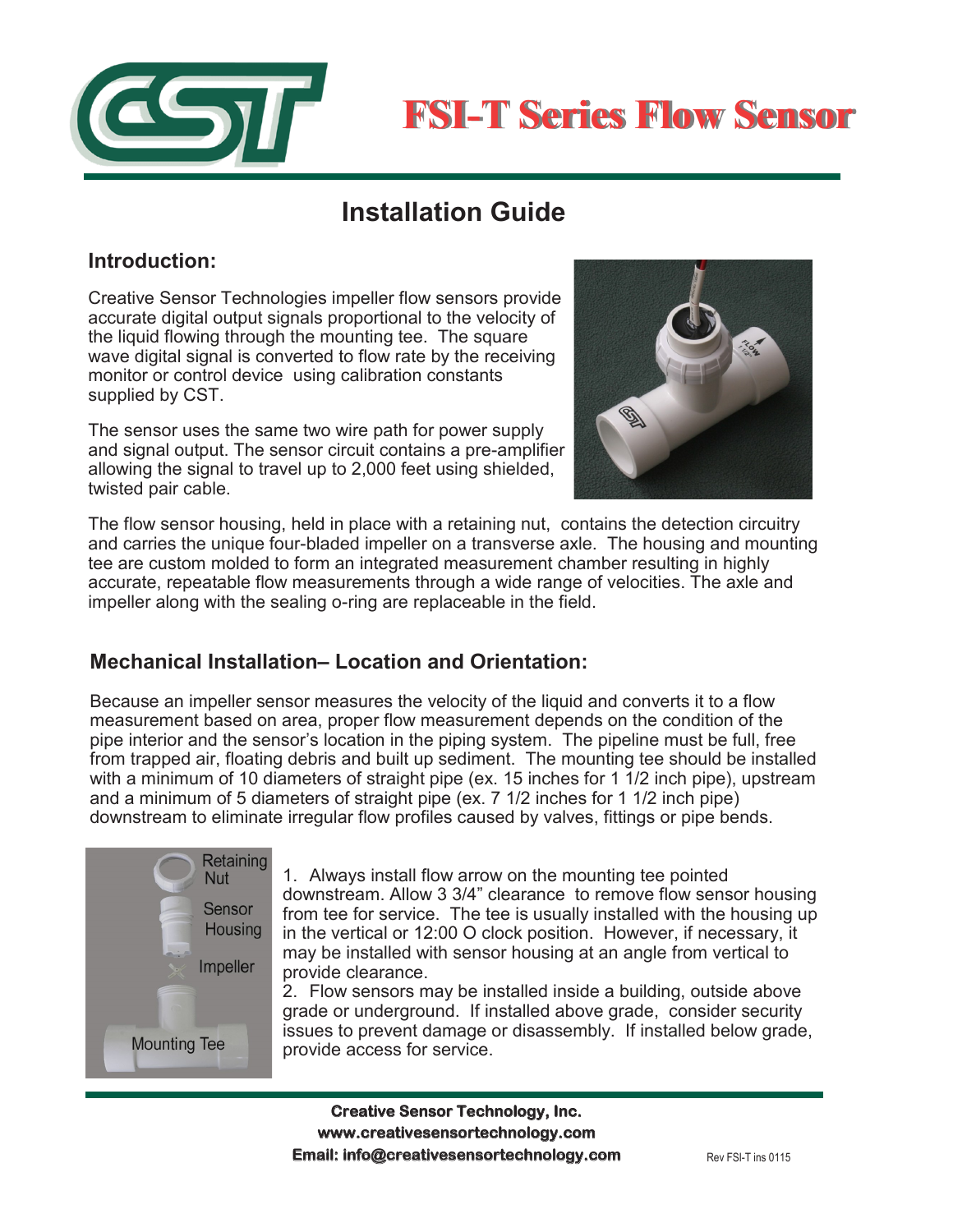

- 3. Flow sensors are most typically installed below grade in a horizontal section of pipe with the sensor housing up. Do not direct bury the flow sensor. Provide a meter pit or valve box of adequate size and drainage to service the sensor. Provide a service loop in the wire connections to allowing the sensor housing to be brought above grade.
- 4. Flow sensors may be installed on vertical sections of pipe providing that the piping is full and does not contain trapped air. A vertical pipe with rising flow is preferred over falling flow. The sensor housing may be oriented in any direction radially around the pipe.

### **Mechanical Installation– Installing sensor in pipe**

- 1. The PVC flow sensor tee features socket ends intended for solvent welding into PVC piping systems. Use Best Industry Practices to insure that the sensor is installed in the correct position with strong permanent joints.
- 2. Disassemble the flow sensor before joining the tee to the piping system. Remove the flow sensor housing from the tee by loosing the retaining nut by turning it counter-clockwise and pulling the housing straight out of the tee.

#### **Do not pull on the wire leads!**

- 3. Use appropriate tools to cut the pipe. Remove all chips, filings or cuttings from the pipe.
- 4. Solvent weld the tee to the pipe using manufacturer's recommendations.
- 5. After the joints have set, reattach the sensor housing to the tee. Make sure the housing and tee are clean and free from dirt or debris. Align the arrow on the top of the housing with the downstream direction. This will align the guide key on the housing with the slot inside the tee. Push straight in so that the key enters the slot until the o-ring seals the opening. Slide the retaining nut over the wire leads and tighten by hand by turning clockwise.

#### **Do not use sealant or Teflon tape on the retaining nut threads!**

1.





**Creative Sensor Technology, Inc. Creative Sensor Technology, Inc. www.creativesensortechnology.com PO Box 426, Rochester, MA 02770 Ph: 508-763-8100 www.creativesensortechnology.com Email: info@creativesensortechnology.com** Rev FSI-T ins 0115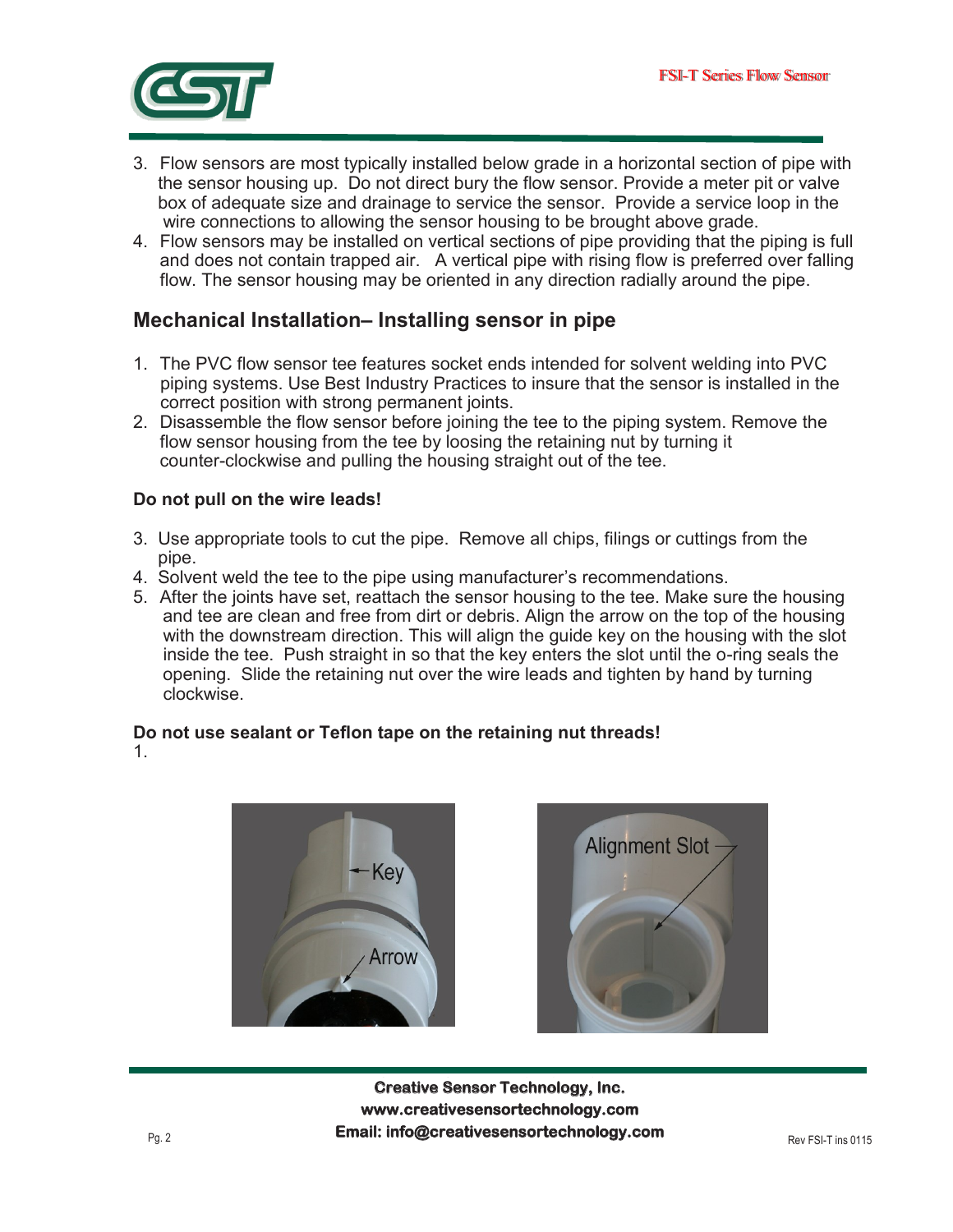

## **Electrical Installation—001 suffix sensors**

- 1. Two conductors are required to connect the flow sensor to the monitor or control device.
- 2. The **RED** lead from the sensor is the **+ (Positive)** lead and the **BLACK** lead from the sensor is the **- (Negative)** lead. Observe polarity when extending these conductors and connect them to the **+** and **-** leads or terminals of the FLOW SENSOR INPUT of the monitor or controller. **Do not connect flow sensor to Power or Valve circuits!**
- 3. Use a shielded Direct Burial cable with at least one twisted pair of conductors. Multiple pair cable may be used. Use #20 AWG or larger solid copper wire conductors to extend the distance up to 2,000 feet.
- 4. Waterproof the splices. The preferred method is the two part epoxy kit, Scotchlok 3570 as manufactured by 3M. Follow all manufacturer's instructions.
- 5. Make sure that the flow sensor housing is installed in the tee or the retaining nut is on the wire leads before making the splices.
- 6. Provide a service loop in the cable to allow the flow sensor housing to be removed from the tee and brought above grade for servicing.
- 7. Avoid making splices in the direct burial cable.

# **Calibration Constants**

To program the monitor to read flow rate in GPM (gallons per minute).

Model FSI-TXX-001 (Standard calibration sensor)- Open controller FLOW set-up screen and find flow sensor "OTHER". Then, when prompted enter the following:

FSI-T10-001 **K = 0.322** and **Offset = 0.20**

FSI-T15-001 **K = 0.650** and **Offset = 0.75** FSI-T20-001 **K = 1.192** and **Offset = 0.94**

# **Operation**

- 1. Make sure the flow sensor is assembled and the retaining nut is tightened (hand tight) before pressurizing system.
- 2. Fill pipeline and eliminate trapped air.
- 3. Flow sensor should begin transmitting flow immediately, however most monitors and control devices have a flow averaging routine that requires several seconds before the device begins to display flow.
- 4. Always wait for flow to stabilize before setting control limits. Stabilization may take several minutes in large piping systems.